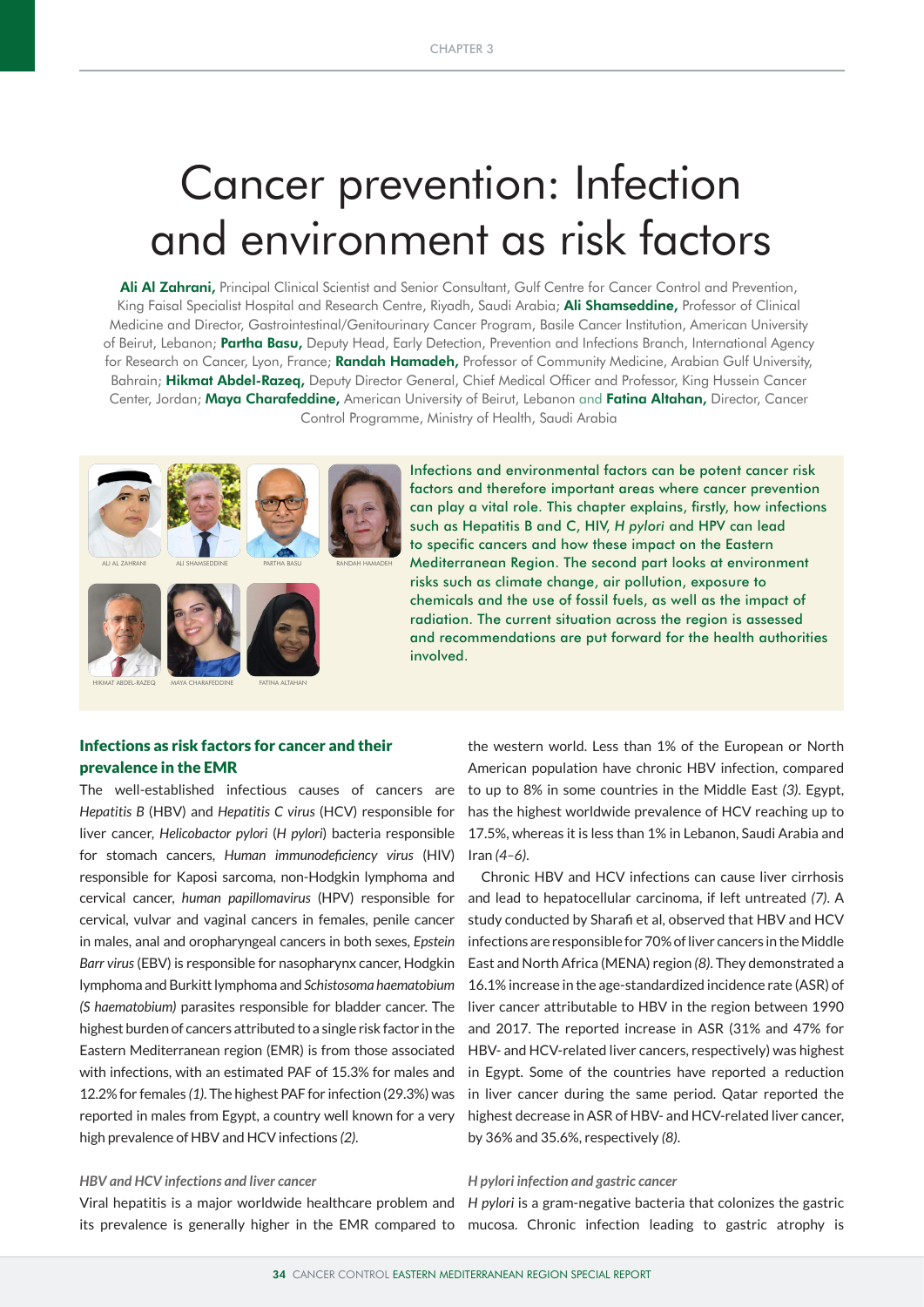responsible for nearly 90% of the non-cardia gastric cancers (cancers occurring away from gastro-esophageal junction) *(9)*. Non-cardia cancers are nearly twice as common as the cardia cancers *(10)*. Those infected with *H pylori* have six times higher risk compared to the non-infected, yielding an attributable fraction of 74.7% for *H pylori* in non-cardia gastric cancers *(11)*. Regular intake of salt preserved vegetable, meat or fish may damage the gastric lining, promote *H pylori* colonization and they have an additive effect *(12)*.

A systematic review of 26 publications from eight EMR countries involving 13,692 participants with ages ranging between few months to 97 years, revealed a prevalence ranging between 22% and 88% *(13)*. Living in rural overcrowded areas with poor sanitation, lower educational levels and low socioeconomic conditions were independent risk factors. The prevalence of *H pylori* and the incidence of gastric cancer has demonstrated a strong positive correlation – e.g. the *H pylori*  prevalence exceeded 90% among adults aged 40 years or more living in the Ardabil province of Iran, which reported the highest gastric cancer incidence in the country *(14)*. However, a decreasing trend in *H pylori* prevalence is observed in the EMR over recent years, as is the case in many developing countries *(15)*.

#### *HIV infection and related malignancies*

Over the past 20 years, the annual number of new HIV infections has declined by almost 40% globally. Unfortunately, new HIV infections and HIV-related deaths are on the rise in the EMR *(16, 17)*. A relatively low HIV prevalence in the population (0.1%) and a lack of comprehensive surveillance systems to identify asymptomatic high-risk individuals results in inaccurate prevalence data and a slow understanding of the features of the HIV epidemic in the EMR. Nearly 70% of individuals living with HIV in the region are in Pakistan, Iran and Sudan *(18).* Most of the HIV infections in the region are transmitted sexually and not through shared needles from intravenous drugs.

Kaposi sarcoma (KS) is among the earliest identified HIVassociated cancers and many of the affected patients have an unusually aggressive clinical course. KS along with non-Hodgkin lymphoma (NHL) and cervical carcinoma have been designated as AIDS-defining conditions *(19)*. Following the wide-scale adoption of potent ART, the spectrum of cancer in HIV-infected patients has changed significantly; yet the rates of KS, NHL and cervical cancer remain 800 times, 40 times and 4 times higher, respectively, in HIV-infected populations compared to non-infected ones *(20)*.

#### *HPV infection and related malignancies*

HPV is ubiquitous and the most common sexually transmitted

infection worldwide. Approximately 200 genotypes of HPV have been identified, of which types 16, 18, 31, 33, 35, 39, 45, 51, 52, 56, 58, 59, 66, and 68 are considered as "carcinogenic", with types 16 and 18 being the most potent of them. HPV is responsible for nearly all cervical cancers, 88% of anal cancers, 78% of vaginal cancers, 50% of penile cancers, 31% of oropharyngeal cancers, and 25% of vulvar cancers *(21)*.

A meta-analysis including nearly a million women reported that the average global prevalence of HPV was 11.7%, with regional differences ranging between 1.7% and 35.4% *(22)*. A systematic review and meta-analysis based on data collected from 26,536 women with normal cytology from 13 countries in the EMR estimated an average 9.3% HPV prevalence; HPV 16 and HPV 18 being the most common types with reported prevalence of 2.3% and 0.7%, respectively *(23)*. The highest prevalence was reported in Saudi Arabia (19.0%) among the Asian countries and Morocco (19.0%) among the African countries. Women from Kuwait and Sudan had the lowest HPV prevalence (2.0% and 3.0%, respectively) among the Asian and African countries in the region.

#### *EBV infection and related malignancies*

EBV is another common infection, which infects 90% or more of the population globally, that has been found to cause Burkitt lymphoma, gastric carcinoma, Hodgkin lymphoma or nasopharyngeal carcinoma in a small minority of the infected populations. The virus tends to infect children aged 3–4 years in the low-resourced settings whereas, in more developed regions the infection does not occur before young adulthood *(24)*. A study from Iran demonstrated that 91.5% of primary EBV infections occurred by the age of 10 years and a study from Bahrain showed the proportion to be 72.4% *(25, 26).*  Acquisition of the infection in infancy increases the risk of malignancy. Globally, the virus is associated with approximately 1% of all cancers, causing 140,000 deaths annually *(27)*.

Burkitt lymphoma is an aggressive form of NHL classified into endemic, sporadic, and AIDS-related. EBV is most commonly detected in the endemic types (>95%), which are mostly seen in children under 10 years in equatorial Africa, which is also an endemic zone for malaria. In the equatorial African countries that are endemic zones for malaria, the annual incidence of Burkitt lymphoma has been reported to be 5–10/100,000 children *(28)*. The incidence is much lower in Tunisia and Egypt because they are no longer endemic for malaria.

EBV is also associated with 40–50% of Hodgkin lymphomas; overall, 90% of childhood Hodgkin lymphomas in less developed regions and 10% of gastric adenocarcinomas are associated with EBV (*29)*. The virus is commonly detected in non-keratinizing and undifferentiated nasopharyngeal cancers as well. A systematic review reported a range of co-factors,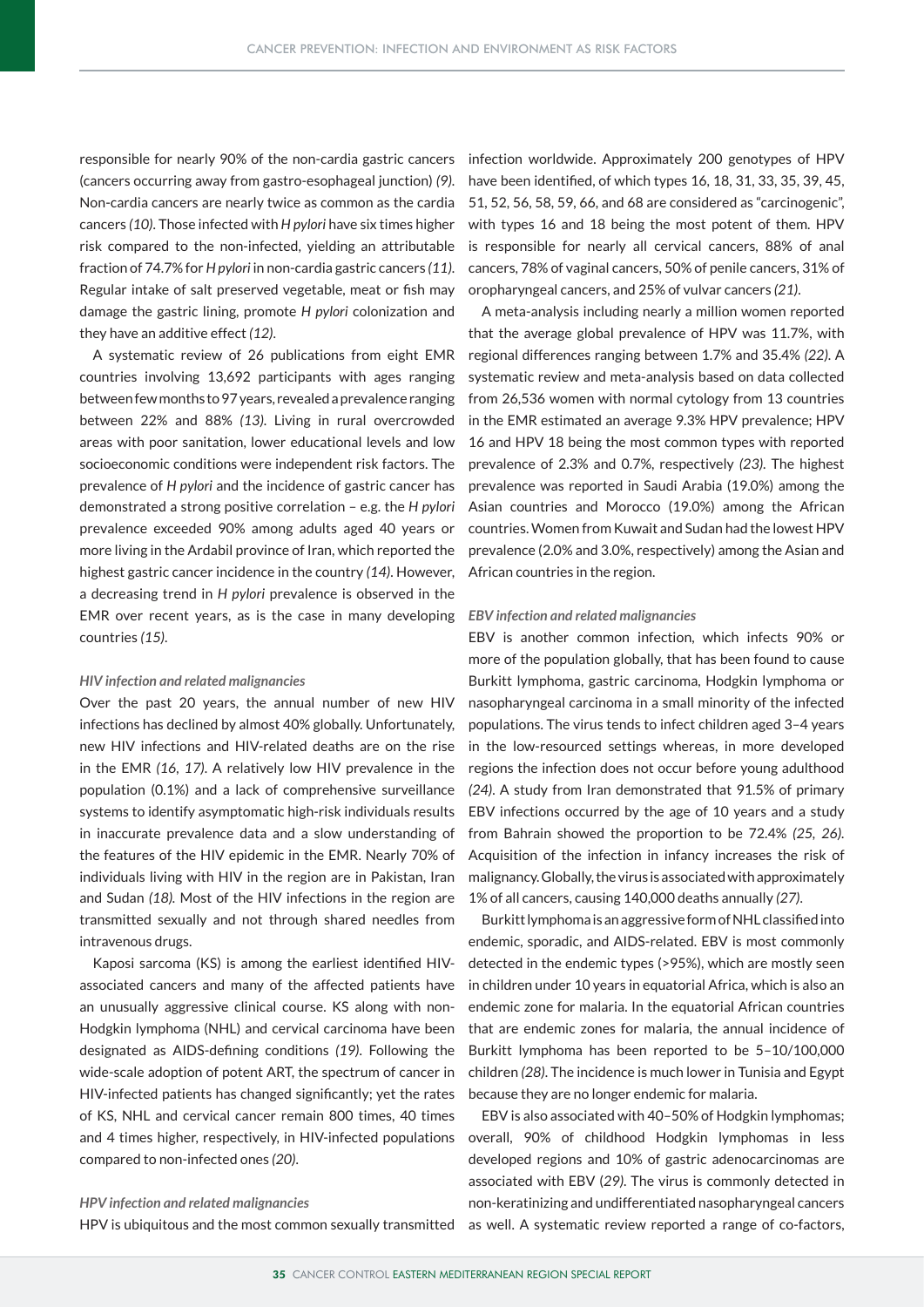predisposition and smoking for the EBV-associated cancers H pylori (usually with a 14-day therapy combining a proton *(29)*.

#### *Parasite infections and related malignancies*

Schistosomiasis is one of the most common parasitic infections in the EMR, which infects around 12.7 million people *(30)*. Schistosomiasis remains highly prevalent in Egypt, Sudan and Yemen, while being almost eradicated in other countries including Lebanon, Tunisia, Jordan, Syria and Oman *(31)*. Lack of sanitation, poor personal hygiene and inadequate supply of potable water to drink, highly correlate with the prevalence of infection *(32)*. *S haematobium* has been known to cause squamous cell carcinoma of the urinary bladder. Egypt reported a very high prevalence (37–48%) of the infection nearly two decades ago when bladder cancer was the most prevalent cancer in males, with nearly 80% of the cancers being squamous cell carcinomas *(33)*. However, with control of the infection, bladder cancer has significantly reduced in the country and transitional cell carcinoma has become the predominant type *(34)*.

# Evidence-based interventions to minimize exposure and/or reduce the impact of infection

Prevention of hepatitis infection using the following strategies is the best way to reduce liver cancer burden in the EMR:

- **Preventing transmission of HBV from mother to baby:** Pregnant women should be screened for HBV and the newborn baby of the HBV positive mothers should be administered the hepatitis B vaccine along with immune globulin within 12 hours of birth. The pregnant women should receive prophylactic tenofovir therapy depending on the viral load.
- **J** Vaccination against HBV: Three doses of the vaccines should be given to all children with the first dose given at birth. All adults at high risk for HBV infection, such as healthcare workers, intravenous (IV) drug users, or men who have sex with men should also be vaccinated.
- $\bullet$  Application of safety rules for injections, surgical **procedures and blood transfusions:** These should be practised at all healthcare facilities. The IV drug users should have access to sterile needles.

High-risk populations should be screened routinely for hepatitis B and C infection. Treating HBV and HCV infected patients with conventional or pegylated interferon (IFN)-alpha the nucleoside analogs lamivudine, entecavir and telbivudine or the nucleotide analogue adefovir, dipivoxil and tenofovir will arrest progression to cirrhosis and liver cancer.

e.g. diet, co-infection with falciparum malaria or HIV, genetic of six RCTs demonstrates that searching for and eradicating pump inhibitor, amoxycillin and clarithromycin) can reduce the incidence of gastric cancer by a significant 34% in asymptomatic infected individuals *(35)*. However, there was no impact on all-cause mortality and the harmful effect of the resistance developed against the antibiotics used for other common illnesses need to be carefully considered. Screening for *H pylori* or gastric cancer is not yet recommended for healthy asymptomatic populations and multicentre, doubleblind, randomized controlled trials to evaluate the effect of *H pylori* eradication to prevent gastric cancer in 40–60 year old individuals is ongoing in the Republic of Korea *(36).* Preservation of food in refrigerators, improving food hygiene and avoiding salt-preserved foods can significantly reduce gastric cancer incidence.

> Educating the population to avoid high-risk behaviour and ensuring safe and hygienic injection and surgical practices at every health facility are important primary prevention measures for HIV. Screening of women during pregnancy and regular screening of the high-risk populations can detect the infection early. The countries with high prevalence should have their own guidelines for screening. Every HIV positive individual should have access to counselling, further investigation and anti-retro-viral therapy (ART) as necessary. Men and women living with HIV should be made aware of the symptoms of common cancers associated with the infection. Every sexually active woman attending an ART clinic should be screened for cervical cancer following the national guidelines.

> Vaccinating girls between 9 and 13 years of age with vaccine against HPV is the most effective primary prevention measure for cervical and other HPV-related cancers. Vaccination of adolescent girls together with quality-assured screening of women after 30 years of age may lead to elimination of cervical cancer as a public health problem. The World Health Organization has recommended HPV detection-based screening of sexually active women starting at the age of 30 years for the countries that can afford the test. Achieving a high coverage of the target population and ensuring appropriate treatment of the screen-detected precancers and cancers are absolutely essential to achieve the desired impact of screening in reducing cervical cancer incidence and mortality.

Improving sanitation, educating the children about hygienic practices and ensuring a regular supply of clean drinking water are crucial in decreasing the rate of transmission of EBV and schistosomiasis. Water filtration using chemicals and modern filtration systems has proven to decrease or even cease the transmission of certain parasites in drinking water. Improving the water supply infrastructure and regular maintenance of Limited, moderate quality evidence from a meta-analysis the water pipes prohibit any urine or stool contamination of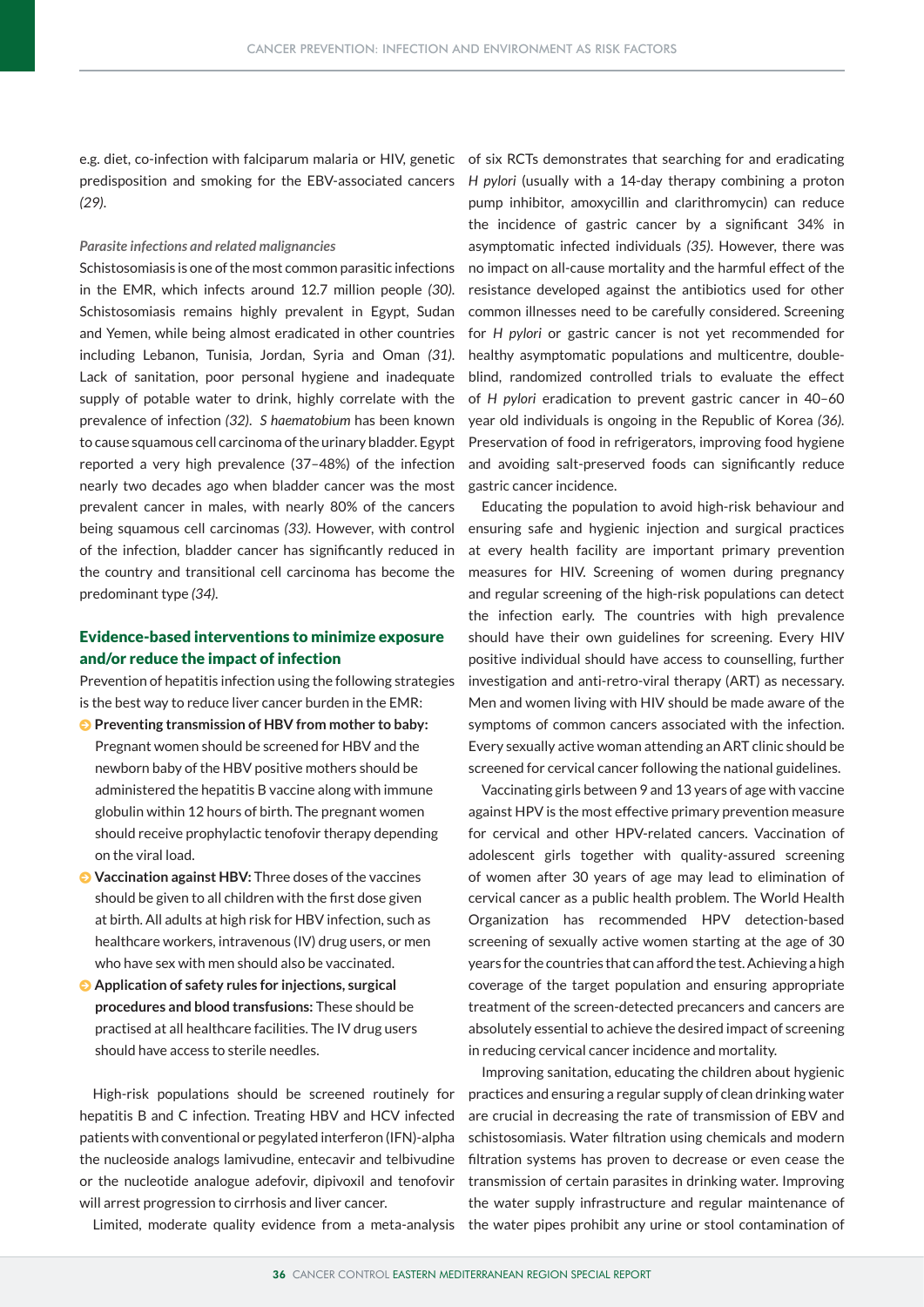the drinking water. The population needs to be educated about variability exists even among countries that are geographically the appropriate source of water to drink and use for cooking. Intermediate hosts like certain snails (*Bipmphalaria spp., Oncomelania spp.,* and *Bulinus spp.*) help in the transmission of schistosomiasis. Interrupting the life cycle of these species by using chemical molluscicides, can reduce the transmission of schistosomiasis. Controlling malaria through appropriate vector-borne disease control measures can reduce the EBVassociated cancers in children.

# Recommended priority interventions in the EMR to control infection-related cancers

There is great variability in resources and human development across the countries of the EMR. The gross national income (GNI) per capita varies between US\$ 1,850 in Afghanistan and US\$ 124,506 in Qatar *(37)*. This is often reflected in the risk profiles, cancer control efforts and their success in reducing the close by. For example, liver cancer is the number one cancer among Egyptian males while the cancer is not included in the top 10 cancers among Tunisian males and incidence of gastric cancer in Iranian males is six times higher than that reported in males in Saudi Arabia. Every EMR country has to prioritize its cancer control interventions depending on the cancer burden and risk profiles. Primary prevention is the most efficient tool to reduce the burden of infection related cancers.

Increased awareness of the population and health providers, screening of the high-risk populations and high coverage of HBV vaccination starting with the first dose at birth should be the priority to reduce HBV and HCV infections in all EMR countries. The coverage to three doses of the hepatitis B vaccine is quite low (<80%) in Lebanon, Pakistan, Somalia, Syrian Arab Republic and Yemen and needs to be improved *(38)*. Even in countries with high vaccination coverage of burden of infection-related cancers in these countries. Great children, healthcare workers who are at high risk for HBV

| Infection related cancer                                 | <b>Priority recommendation(s)</b>                                                                                  | Monitoring indicator(s)*                                                                                                          |  |  |  |  |
|----------------------------------------------------------|--------------------------------------------------------------------------------------------------------------------|-----------------------------------------------------------------------------------------------------------------------------------|--|--|--|--|
| Gastric cancer (H pylori)                                | Water sanitation                                                                                                   | H Pylori prevalence by antibody-based tests<br>(serology and urine test), urea breath test (UBT),<br>and stool antigen test (SAT) |  |  |  |  |
| Liver cancer (HBV and HCV)                               | Hep B vaccination starting with a dose at birth                                                                    | Hep B vaccination coverage (birth dose and all<br>recommended doses); prevalence of chronic HBV<br>and HCV                        |  |  |  |  |
|                                                          | Screening of pregnant women and high-risk<br>populations for HBV and HCV                                           | Proportion of pregnant women and high-risk<br>populations screened                                                                |  |  |  |  |
|                                                          | Safe injection practices                                                                                           | Supply of disposable syringes and needles                                                                                         |  |  |  |  |
|                                                          | Treatment of HBV and HCV infections                                                                                | Treatment coverage of HBV and HCV patients                                                                                        |  |  |  |  |
| AIDS-defining cancers (HIV)                              | Primary prevention through population<br>awareness                                                                 | Provision of HIV/AIDS awareness in schools                                                                                        |  |  |  |  |
|                                                          | Screening of high-risk population for HIV;<br>screening of pregnant mothers                                        | HIV prevalence in general and high-risk population;<br>HIV prevalence in pregnant women;                                          |  |  |  |  |
|                                                          | Access to further investigations and<br>antiretroviral therapy (if required) for the HIV<br>positive men and women | Percentage of HIV positive patients who are eligible<br>and currently receiving ART                                               |  |  |  |  |
| Cervical and other ano-genital<br>cancers related to HPV | HPV vaccination of girls before they reach 15<br>years of age                                                      | HPV vaccination coverage                                                                                                          |  |  |  |  |
|                                                          | Screening of women starting at 30 years of<br>age (25 years for WLHIV)                                             | Cervical cancer screening coverage                                                                                                |  |  |  |  |
| Bladder cancer (Schistosomiasis)                         | Water sanitation                                                                                                   | Availability of clean potable water                                                                                               |  |  |  |  |
| All infection related cancers                            | Improved population awareness; better and                                                                          | Incidence of cancer                                                                                                               |  |  |  |  |
|                                                          | prompt access to diagnosis and treatment for<br>symptomatic population                                             | Stage distribution of the cancers                                                                                                 |  |  |  |  |
|                                                          |                                                                                                                    | Delays in accessing diagnosis and treatment from<br>symptom onset                                                                 |  |  |  |  |

*\*Additional indicators included in the national programmes for control of Hepatitis and HIV should be monitored*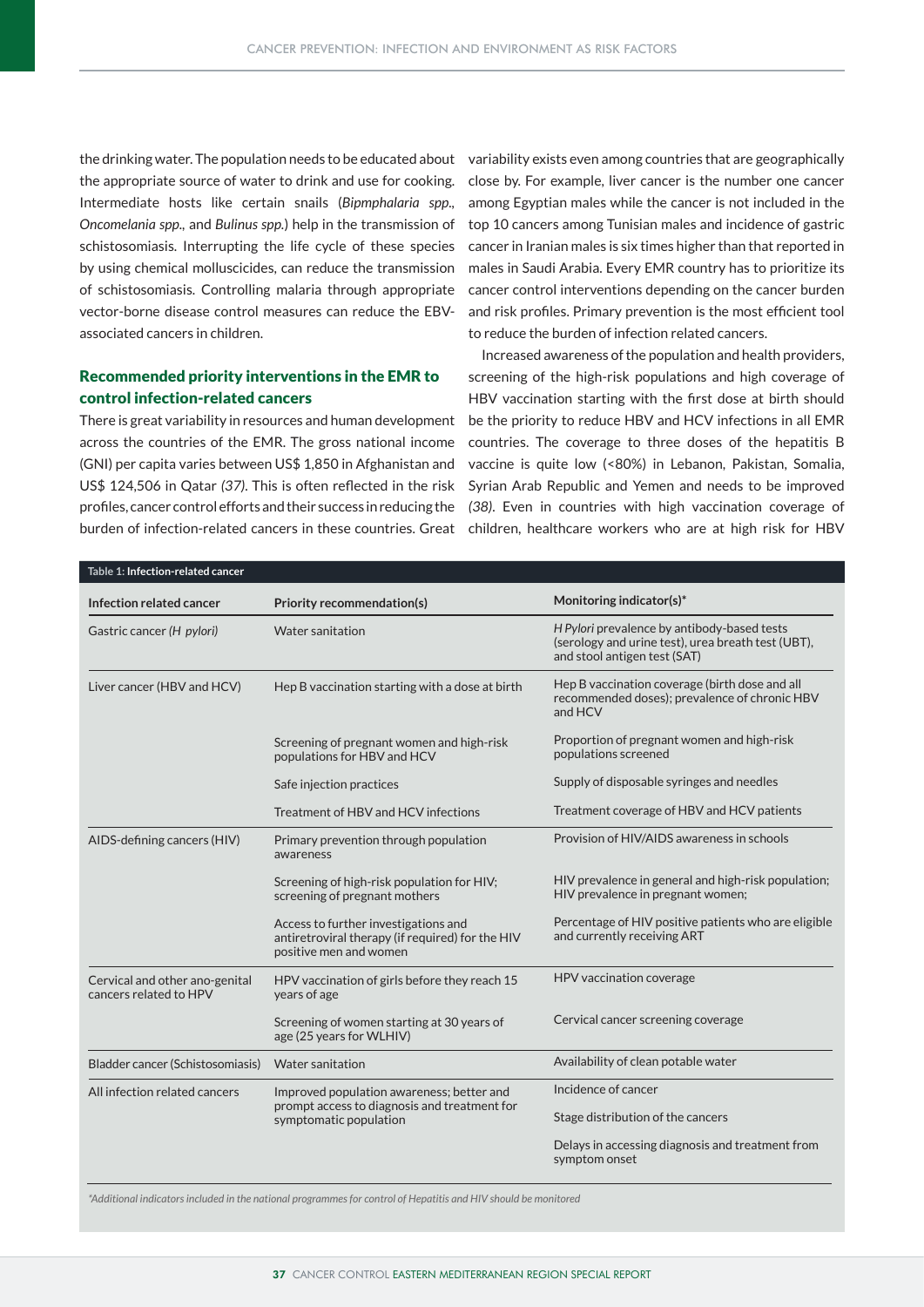infection are still sub-optimally vaccinated *(39)*. In Egypt, a significant decrease in the incidence of HCV infection was noted in young adults after the implementation of prevention programmes by the Ministry of Health, such as safe blood transfusion activity, the use of auto-disabled syringes and the increase in awareness campaign in schools and universities *(40).* Such interventions along with access to treatment for hepatitis need to be strengthened further in countries with a high burden of liver cancer.

Until we have more evidence on effectiveness of *H pylori*  eradication, countries in the EMR should focus on reducing the prevalence of infection by ensuring the supply of safe drinking water, improving living conditions and sanitation and creating a supply chain for fresh and better-preserved food. Creating population awareness about other risk factors of stomach cancer like obesity, physical inactivity, tobacco smoking, consumption of salt-preserved food, or processed meat should also be prioritized.

Interventions targeted to reduce the HBV/HCV prevalence (education of population and providers, proper sterilization, transfusion and injection practices, screening of high-risk populations and continued surveillance) are appropriate to keep the HIV prevalence at the current low level in the EMR. Access to ART should be improved and every ART clinic should have the facilities to screen eligible women for cervical cancer.

Countries with a high burden of cervical cancer in the region should follow the WHO guidelines on implementing both HPV vaccination of the adolescent girls and screening women for cervical cancer. However, there are countries that already have a very low incidence of cervical cancer. They may prioritize vaccination and consider screening only if cervical cancer shows an upward trend. High income countries with low cervical cancer burden may consider screening women infrequently (once every 10 years) with an HPV detection test. Well-designed, community-based, behavioural intervention programmes targeting young people to encourage safer sexual behaviours will guard against future shifts in the prevalence of sexually transmitted infections including HPV.

Creating healthy living conditions through better urban planning and public health engineering will ensure improved sanitation and access to safe drinking water and reduce prevalence of EBV, *H pylori* and schistoma infections.

Finally, every country needs to improve cancer registration and cancer early diagnosis facilities. A well-organized population-based cancer registry covering even a fraction of the population is immensely useful to understand the changing profiles of risk factors and the impact of cancer control measures. Ensuring prompt diagnosis of men and women with symptoms of common cancers and providing good quality treatment without any delay should be a matter of right for every citizen.

## Environmental risk factors for cancer

*Environmental risk factors for cancer and their prevalence in the EMR*

Climate change, pollution, chemical exposures, and radiation contribute to 22% of the disease burden in the EMR *(41).* In 2014, the EMR was reported to be the second worst impacted region by climate change after Africa, with significant health effects *(42, 43).*

#### *Air pollution and climate change*

The WHO estimated that nearly 7 million people die of outdoor (ambient) and indoor (household) air pollution every year globally *(44)*. The EMR region witnessed rapid industrialization, rising population size and climate change that resulted in high levels of air pollution in urban areas *(45)*. Changes in air quality have been linked to various cancers namely leukaemia, bladder cancer and lung cancer, which constitute around 40% of all cancer cases in men in the region *(46)*. According to the WHO Global Ambient Air Quality Database the highest levels of particulate matters (PM) were reported in the EMR over all other WHO regions. Various EMR countries (Bahrain, 2007; Egypt, 2011; Jordan, 2010; Kuwait, 2014; and Pakistan, 2010) reported an annual PM2.5 (particulate matter of less than 2.5 micrometres in diameter) levels above the WHO guideline value of 10 μg/m3 *(47).* A study of the Gulf Cooperation Council (GCC) countries indicated that the PM2.5 levels were not only high, but also were associated with excessive natural dust due to the storms that frequent the region *(48).* The same study reported other factors that contribute to air pollutants in the GCC region, which are heavy traffic, excessive use of subsidized energy, ongoing infrastructure projects, water desalination, and fossil fuel burning.

Household or indoor air pollution is caused by smoking, burning fossil fuels, and the use of domestic electricity generators with children and women the worst sufferers. It was estimated in 2010, that indoor pollution was causing more annual deaths than outdoor pollution in Afghanistan (41,164 deaths), Pakistan (114,806 deaths), Sudan (15,567 deaths) and Yemen (7,695 deaths) (*49)*.

The WHO Conference on Health and Climate reviewed the evidence of climate change on health and estimated a quarter of a million deaths globally that would be attributed to climate change between 2030 and 2050 *(50)*. The EMR is the second region after Europe to be vulnerable to heat exposure *(51)*. It would be particularly challenged with 1–2°C temperature increase by 2030–2050 impacting health *(52).* It is well established that climate change has impact on cancer risk factors, cancer survival and access to cancer care *(53)*. Two countries, Egypt and Iran *(54)*, have reported that a temperature rise in the region would result in increased heat stress and skin cancer.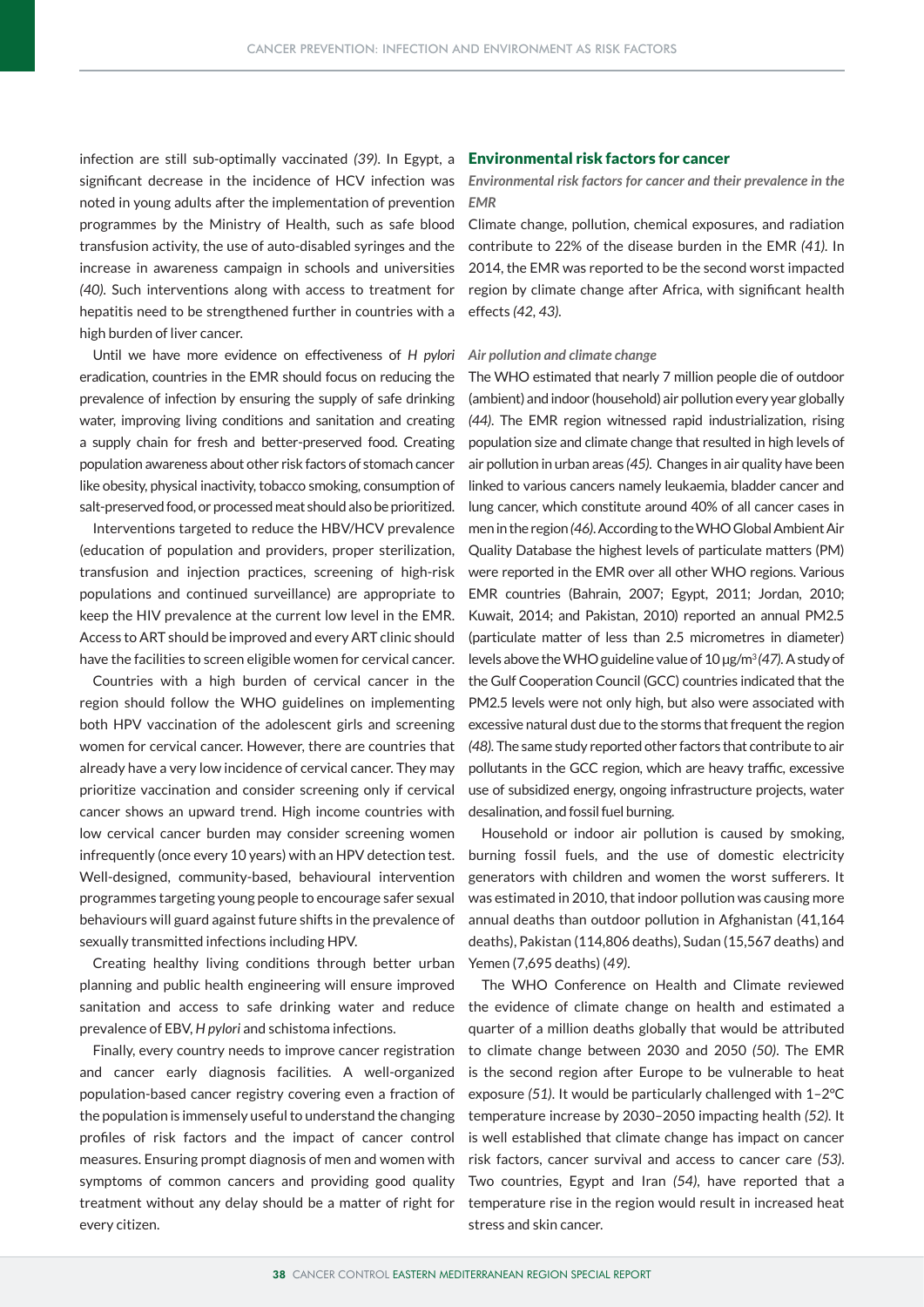| Table 2: The cancer sites associated with different chemicals, metals, dust and fibres, and occupations classified as "carcinogenic to humans" (Group 1),<br>IARC (69) |                                                                                                                                 |                                                                                |                            |                                                                                               |  |  |  |  |  |
|------------------------------------------------------------------------------------------------------------------------------------------------------------------------|---------------------------------------------------------------------------------------------------------------------------------|--------------------------------------------------------------------------------|----------------------------|-----------------------------------------------------------------------------------------------|--|--|--|--|--|
| <b>Cancer sites</b>                                                                                                                                                    | <b>Chemicals</b>                                                                                                                | <b>Metals</b>                                                                  | <b>Dust and fibres</b>     | Industrial processes                                                                          |  |  |  |  |  |
| Lungs                                                                                                                                                                  | Diesel engine exhaust, Indoor<br>emissions from combustion of coal,<br>Benzo[a]pyrene, Coal tar pitch, Soot,<br>Sulphur mustard | Arsenic, Beryllium,<br>Cadmium,<br>Chromium,<br>Nickel and their<br>compounds, | Asbestos, Silica<br>dust   | Aluminium<br>production, Coal<br>gasification, Coke<br>production, Iron and<br>steel founding |  |  |  |  |  |
| Mesothelioma                                                                                                                                                           |                                                                                                                                 |                                                                                | Asbestos, Erionite         | Painting                                                                                      |  |  |  |  |  |
| Larynx, nasopharynx, nasal<br>cavity and paranasal sinus                                                                                                               | Acid mists, strong inorganic,<br>Formaldehyde                                                                                   | Nickel compounds                                                               | Leather dust,<br>Wood dust | Isopropyl alcohol<br>production                                                               |  |  |  |  |  |
| Liver                                                                                                                                                                  | Vinyl chloride                                                                                                                  |                                                                                |                            |                                                                                               |  |  |  |  |  |
| Urinary bladder                                                                                                                                                        | Aromatic amines and dyes                                                                                                        | Arsenic and inorganic<br>arsenic compounds                                     |                            | Aluminium<br>and Auramine<br>production, Painting                                             |  |  |  |  |  |
| Leukemias and lymphomas                                                                                                                                                | Formaldehyde, Benzene,<br>Ethylene oxide                                                                                        |                                                                                |                            | Rubber production<br>industry                                                                 |  |  |  |  |  |
| Skin cancer                                                                                                                                                            | Coal tar pitch,<br>Soot, Mineral oils,                                                                                          | Arsenic and inorganic<br>arsenic compounds                                     |                            | Coal tar distillation                                                                         |  |  |  |  |  |

#### *Occupational exposure*

The International Agency for Research on Cancer (IARC) has classified a range of chemicals, other agents and industrial processes as carcinogenic (Group 1: definitely carcinogenic) to humans and prolonged exposure to them at workplace is a significant occupational hazard (Table 2. Exposure to carcinogens in work environment has been linked with cancer of lungs, mesothelioma, larynx, nasopharynx, nasal cavity and paranasal sinus, liver, urinary bladder, leukemias and lymphomas and non-melanoma skin cancer *(55)*. Workers in the mining, chemical and fertilizer industries, building construction and agricultural sector have the highest risk of exposure. The proportion of certain cancers attributed to carcinogens in the workplace are: mesothelioma, 94.9%; sinonasal, 34.4%; lung, 14.5%; nasopharynx, 8.2%; and urinary bladder, 5.3% *(56)*.

working in medical diagnostic centres offering X-rays or CT Hodgkin lymphoma and leukemias (62). Radon exposure in the IARC has classified ionizing radiation as a Group 1 carcinogen that significantly increased the risk of mortality from cancers of lung, breast, ovaries, urinary bladder and gastrointestinal tract *(57)*. Workers may be exposed to a high dose of ionizing radiation due to their specific nature of jobs. Radon (222Rn) is an inert gas with several radioactive isotopes which is formed by the radioactive decay of uranium-238 present in small quantities in soils and rocks. The gas escapes from rocks and soils into the air and tends to get concentrated in enclosed spaces, such as underground mines or the basements of houses. Inhalation of radon is the second-most common cause of lung cancer next to smoking and up to 14% of lung cancers are attributed to this carcinogen *(58)*. Those

scans, radiation therapy centres, atomic energy plants or atomic weapons establishments are also exposed to ionizing radiations and have significantly higher mortality from rectal cancer, laryngeal cancer, all uterine cancers and leukaemias excluding chronic lymphoid leukemia *(59)*.

Chronic exposure to aromatic amines, paints and black carbon and prolonged use of arsenic- or chlorine-contaminated water increases the bladder cancer risk and tobacco smoking has a synergistic effect *(60).* West Asian countries have significantly higher bladder cancer incidence (ASR 16.4/100,000) compared to the global average (ASR 9.6/100,000) *(61)*. This cancer is the second most common cancer in males in Lebanon (16.8% of all cancers), Egypt (11.2% of all cancers), Iraq (9.7% of all cancers) and Jordan (9.5%) *(61)*.

#### *Other environmental factors*

Exposure to the carcinogenic compounds listed in Table 2 may happen due to contamination of water and food with these chemicals. Chemicals used as pesticides and fertilizers, effluents from industries, discarded items and waste from households may contain many harmful chemicals that may contaminate water and get into the food chain. Persistent organic pollutants (POPs) like polychlorinated biphenyls (PCBs), brominated flame retardants (BFRs), polychlorinated dibenzo-p-dioxins and -furans (PCDD/Fs), polybrominated diphenyl ethers (PBDEs), organochlorine pesticides or PAHs are released by various industries and the population may be chronically exposed to them even at small doses. These have been linked with breast cancer, prostate and non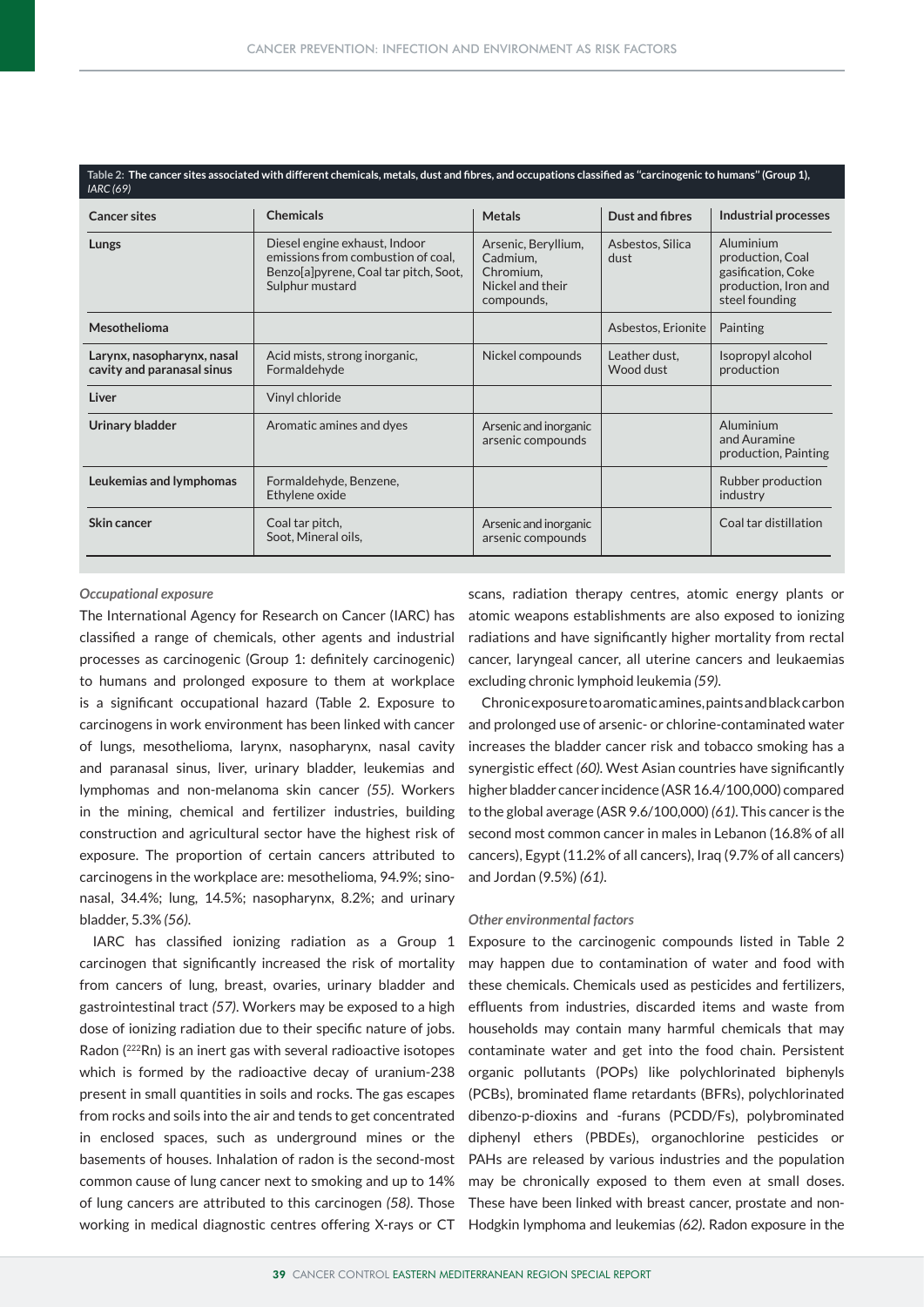households is an important cause of lung cancer, as mentioned earlier. However, this is not a major problem in the EMR. Even natural radionuclides may get into food and water and cause chronic exposure to radiation *(63)*. Prolonged exposure to sun and exposure to ultraviolet radiation significantly increases the risk of skin cancers – both melanoma and squamous cell carcinoma. The tanning lamps used more frequently by youth emit UV radiation at doses that far exceed the dose to which skin is vulnerable when exposed to sunlight. In 2009, IARC classified the radiation emitted by tanning lamps as a carcinogenic to skin.

## Evidence-based interventions to minimize exposure and/or reduce the impact of environmental risk factors

The WHO has an operational framework for building climate resilience consisting of 10 components (leadership and governance; health workforce; vulnerability, capacity and adaptation assessment; integrated risk monitoring and early warning; health and climate research; climate resilient and sustainable technologies and infrastructure; management of environmental determinants of health; climate-informed health programmes; emergency preparedness and management and climate and health financing) and lists the interventions related to each risk *(64).* The climate change mitigation strategies and actions applicable to the healthcare sector include:

- $\bullet$  improve energy supply and distribution efficiency;
- **D** on-site renewable energy sources;
- **O** reduced-energy devices;
- $\bullet$  passive cooling, heating and ventilation strategies;
- $\bullet$  facility wastewater and solid waste management;
- $\odot$  reduced greenhouse gas (GHG) emissions from anaesthesia gas use and disposal;
- $\bullet$  reduced procurement carbon footprint;
- **O** telehealth/telemedicine;
- $\bullet$  health facilities in proximity to public transport and safe walking/cycling;
- $\odot$  conserve and maintain water resources. (65)

Standardized and reliable measurements can be used to determine air pollution level and the various types of pollutants in the atmosphere *(66)*. Extensive campaigns can serve in increasing population awareness on cancer prevalence, risk factors, early detection and prevention *(67)*. Various sources of air pollution need to be identified and adequate solutions should be made separately for each. Finally, building capacity in the health sector to engage with other sectors and contribute to preventive action in countries is a must *(68)*.

Pragmatic population-based policies, an inter-sectoral approach and effective legislative actions are necessary to protect the individuals and the environment from exposure

to industrial carcinogens *(69)*. These include earmarking the industries and workplaces using or emitting toxic chemicals, enforcing measures to minimize worker exposure to the workers, encouraging the substitution or phasing out the harmful chemicals and processes and treatment of effluents before releasing them into the environment. The pollution control board needs to be empowered to monitor the industries and act. Labour laws should look after the interests of workers and ensure that they are adequately compensated for cancers occurring due to willful negligence by industry. The threshold levels of emissions of carcinogenic agents should be fixed for every industry and strictly monitored. Incentivizing industries to minimize the use harmful chemicals and processes through accreditation, tax reliefs may also motivate them to introduce better and cleaner technologies. Those working in situations where exposure to ionizing radiations may happen, should follow national and international regulations for radiation protection, including regular measurement of exposure using the dosimeters. Education of employers, workers, health professionals and labour organizations is essential to recognize the work hazards, follow risk mitigation measures and report unusual occurrences of clusters of cancer cases.

# Current status of implementation of interventions in the EMR and the scope for improvement

Health authorities in the region need to support actions that address environmental pollution in a committed, coherent and coordinated manner *(70)*. A sustainable programme with a clear agenda and constant follow-up are the key factors to making these policies a success. However, implementing this range of public health measures in the EMR is challenging in countries that are in conflict and preoccupied with economic crises and political adversities *(71)*.

The Eastern Mediterranean Regional Office (EMRO) of WHO passed a resolution in 2008 (Box 1). The regional office proposed a framework for action on climate change and health which included several response targets, action requested from countries and WHO support. (WHO EMRO, 2017). Since the adoption of resolution EM/RC55/R.8 (WHO EMRO, 2008) in 2008, the majority of EMR countries had a second or third National Communication to the UNFCCC (UNFCCC) that included health as a section with variations in coverage and depth. The Paris Agreement in 2015 that was endorsed by 18 EMR countries aims to curb GHG emissions and commits countries to strengthen adaptation (UN, 2015) . It includes implementing plans that should protect human health from the impact of climate change. Climate and health country profiles were initiated by WHO and to date only 10 countries (Egypt, Iran, Jordan, Kuwait, Morocco, Oman, Pakistan, Tunisia, UAE and Lebanon) have profiles. Table 3 summarizes the common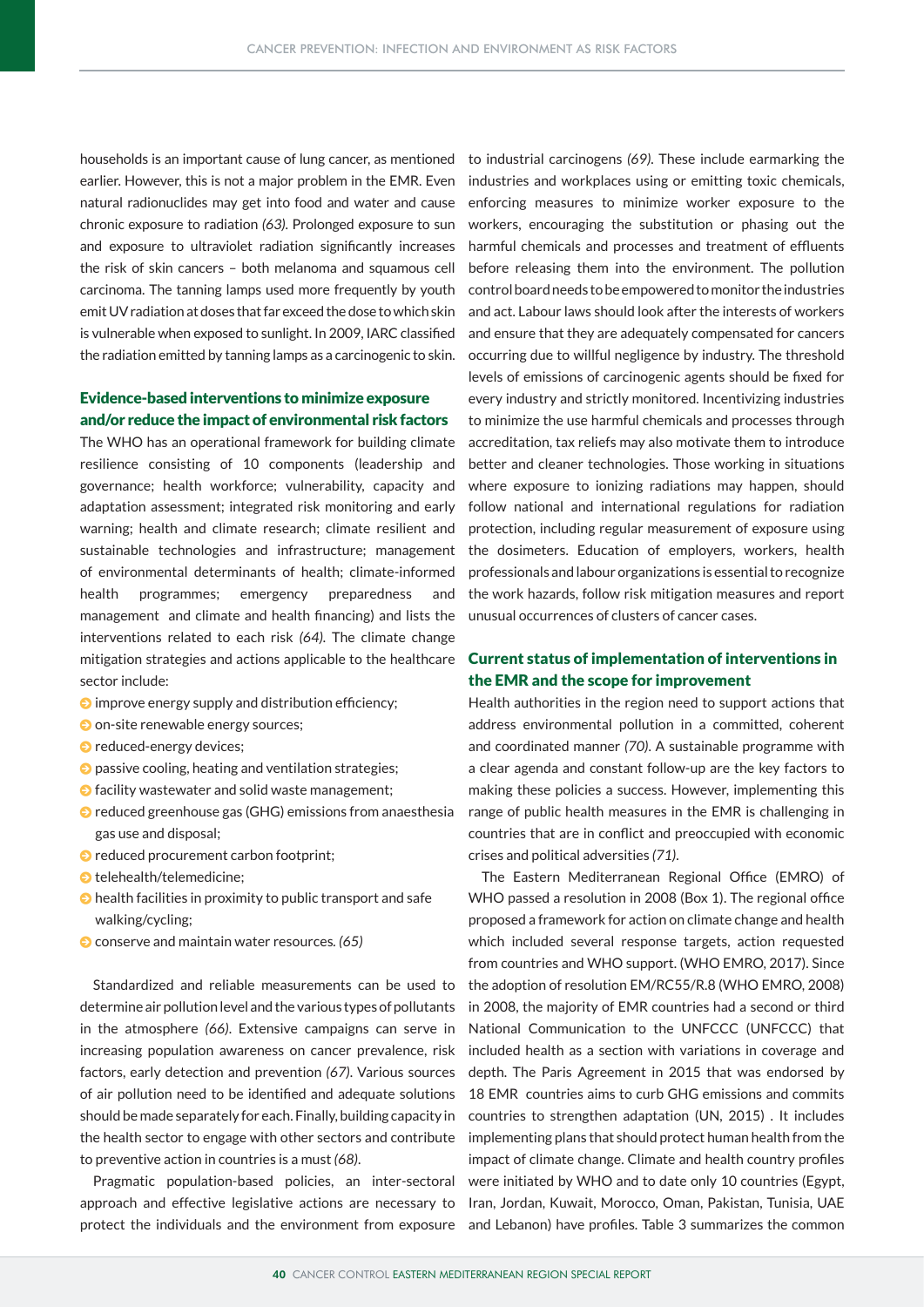national responses of these countries. In addition to what is listed in Table 3, other laws and actions were taken by Oman, Jordan, Morocco, Pakistan, Tunisia and Lebanon.

The status of development or implementation of health adaptation to climate change as reported by countries are presented in Table 4.

Countries in the region still have to scale up and prioritize their actions towards curbing the health burden of climate change to implement the sustainable development goals successfully. In addition, mapping of environmental health risks should also be considered across the health priorities road map (*41).* Regulation of the industries with policies and laws to protect the interest of the workers as well as the general public is of great importance to control environmental exposure to carcinogens. An intersectoral approach involving the ministries of industry, water and natural resources, transport, food supply and health is needed to ensure industry compliance to quality standards and norms, proper disposal of household and industrial wastes, incentivizing organic farming, etc. Raising awareness among the public, policy-makers and all relevant stakeholders about the long-term benefit of a clean and healthy environment is crucial. Routine measurement of radon levels in buildings in EMR countries is not recommended.

Countries should increase their awareness campaigns and advocacy efforts, assess vulnerability to climate change, develop early warning surveillance and preparedness systems, and increase their resilience to extreme weather occurrences and reduce GHG emissions and other climate pollutants (72). Given the paucity of research in the region on the impact of climate change and environmental pollutants on health, there is an urgent need to conduct national and regional research to fill the knowledge gap, identify vulnerable populations and provide evidence for policy-makers *(73).* 

#### **Box 1: EMR Resolution on Health and Climate Change (EM/RC55/R.8)**

- $\bullet$  Endorsed a regional framework for health sector action in **Member States to protect health from the effects of climate change.**
- J **Urged countries to implement the framework for action.**
- J **Urged countries to establish high-level effective coordination mechanisms for strengthening institutional capacity to protect health from climate change and to facilitate the engagement of the health sector in the national UNFCCC processes.**
- $\bullet$  Urged countries to establish early warning capacity for **climate-sensitive diseases by integrating environmental monitoring information with the existing health surveillance system.**

*Source: (WHO EMRO, 2008)*

interventions depending on the cancer burden and risk profiles. Primary prevention is the most efficient tool to reduce the burden of infection-related cancers. Therefore, it's imperative for each country in the EMR to take the necessary preventive measures to combat infection-related cancers by adopting an evidence-based approach that suits its' priorities.

The following measures are highly recommended:

- $\odot$  Increase awareness of the general population and highrisk groups about the excess risk of cancer due to certain types of infections and the importance of taking adequate preventive measures such as avoiding high-risk behaviour, safe food handling and preservation, proper personal hygiene. Governments should ensure there is a regular supply of clean drinking water.
- $\odot$  The screening of high-risk populations and high-levels of coverage by HBV vaccination, starting with the first dose at birth, should be the priority to reduce HBV and HCV infections in all EMR countries.
- $\odot$  Screen all pregnant women for HBV surface antigens during early prenatal visits and ensure that hospitals where infants are delivered have HBV surface Antigen testing capabilities.

 $\bullet$  Countries with high burden of cervical cancer in the region should follow the WHO guidelines to implement both HPV

| Response                                       | Egypt | Iran            | Jordan            | <b>Kuwait</b> | Morocco   Oman |      | Pakistan   Tunisia |      | <b>UAE</b> | Lebanon                                  |
|------------------------------------------------|-------|-----------------|-------------------|---------------|----------------|------|--------------------|------|------------|------------------------------------------|
| <b>Ratified the UNFCCC</b>                     | 1992  | 1992            | 1992              | 1995          | 1995           |      | 1994               | 1992 |            | 1994                                     |
| <b>Ratified KYOTO</b><br><b>PROTOCOL</b>       | 1999  | 2005            | 2003              | 2005          | 2002           | 2005 | 2005               | 2003 |            | 2006                                     |
| National Plan for Health<br>and Climate Change | 2011  |                 | 2013              |               | 2009           |      | 2012               |      | 2017       | 2017                                     |
| Commitment to reduce<br><b>GHG</b> emissions   |       | $4%$ by<br>2030 | $11\%$ by<br>2025 |               | 32% by<br>2030 |      |                    |      |            | 15%<br>emissions<br>reduction<br>by 2030 |
| Source (WHO)                                   |       |                 |                   |               |                |      |                    |      |            |                                          |

## Conclusion

Every EMR country has to prioritize its cancer control

**Table 3: National response by common actions and country**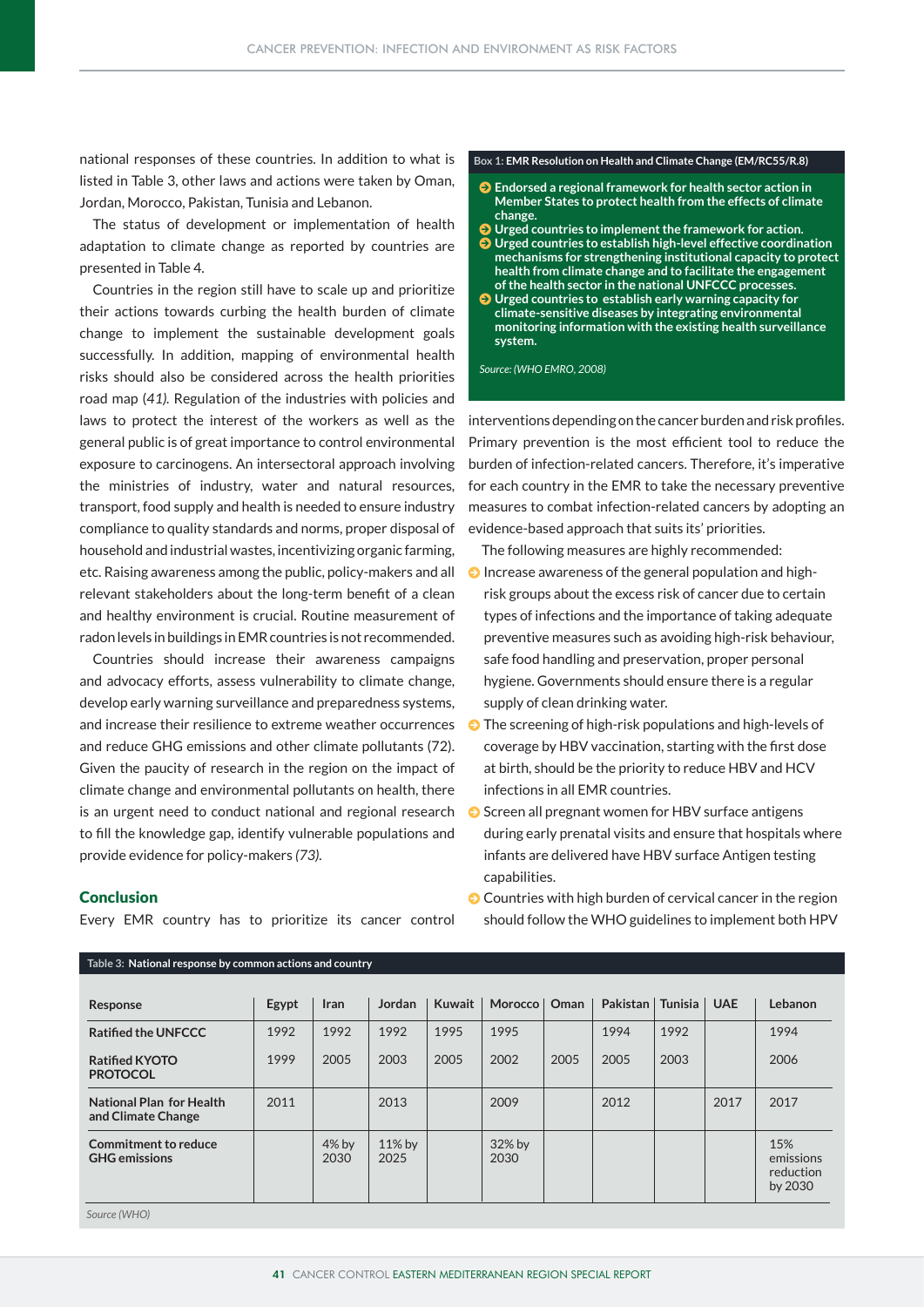| Table 4: The status of development or implementation of health adaptation implementation climate resilient measures of climate change as reported<br>by countries*                                                         |              |                           |                           |               |              |              |                           |              |            |                           |
|----------------------------------------------------------------------------------------------------------------------------------------------------------------------------------------------------------------------------|--------------|---------------------------|---------------------------|---------------|--------------|--------------|---------------------------|--------------|------------|---------------------------|
| <b>Measure</b>                                                                                                                                                                                                             | Egypt        | Iran                      | Jordan                    | <b>Kuwait</b> | Morocco Oman |              | Pakistan Tunisia          |              | <b>UAE</b> | Lebanon                   |
| Country is currently<br>implementing projects or<br>programmes on health<br>adaptation to climate change                                                                                                                   | $\mathbf{x}$ | √                         | $\mathbf{x}$              | <b>NA</b>     | √            | $\mathbf{x}$ | √                         | $\mathbf{x}$ | <b>NA</b>  | $\sqrt{2}$                |
| Country has implemented<br>actions to build institutional and<br>technical capacities to work on<br>climate change and health                                                                                              | $\sqrt{ }$   | $\sqrt{ }$                | $\mathsf{x}$              | <b>NA</b>     | $\mathsf{x}$ | $\mathsf{x}$ | $\sqrt{ }$                | $\sqrt{ }$   | <b>NA</b>  | $\mathsf{x}$              |
| Country has conducted a<br>national assessment of climate<br>change impacts, vulnerability<br>and adaptation for health                                                                                                    | $\mathbf{x}$ | √                         | $\sqrt{}$                 | <b>NA</b>     | $\sqrt{ }$   | $\sqrt{ }$   | $\mathbf{x}$              | $\sqrt{ }$   | <b>NA</b>  | $\sqrt{ }$                |
| Country has climate information x<br>included in Integrated Disease<br>Surveillance and Response<br>(IDSR) system, including<br>development of early warning<br>and response systems for<br>climate-sensitive health risks |              | √                         | $\mathsf{x}$              | <b>NA</b>     | $\mathsf{x}$ | $\sqrt{ }$   | $\mathsf{x}$              | $\sqrt{ }$   | <b>NA</b>  | $\boldsymbol{\mathsf{x}}$ |
| Country has implemented<br>activities to increase<br>climate resilience of health<br>infrastructure                                                                                                                        | $\mathbf{x}$ | $\boldsymbol{\mathsf{x}}$ | $\boldsymbol{\mathsf{x}}$ | <b>NA</b>     | $\sqrt{ }$   | $\mathsf{x}$ | $\boldsymbol{\mathsf{x}}$ | $\mathsf{x}$ | <b>NA</b>  | $\sqrt{ }$                |

*\*WHO UNFCCC Health and Climate Change Country Profile Project.* 

vaccination of the adolescent girls and screening of women starting at 30 years of age for cervical cancer.

- J Well-designed, community-based, behavioural intervention programmes targeting young people to encourage safer sexual behaviours will guard against future shifts in the prevalence of sexually transmitted infections including HIV and HPV.
- $\odot$  Improve cancer registration and cancer early diagnosis facilities. A well-organized population-based cancer registry is immensely useful in understanding the changing profiles of risk factors and the impact of the cancer control  $measures.$

## *Disclaimer*

*Where authors are identified as personnel of the International Agency for Research on Cancer / World Health Organization, the authors alone are responsible for the views expressed in this article and they do not necessarily represent the decisions, policy or views of the International Agency for Research on Cancer / World Health Organization.*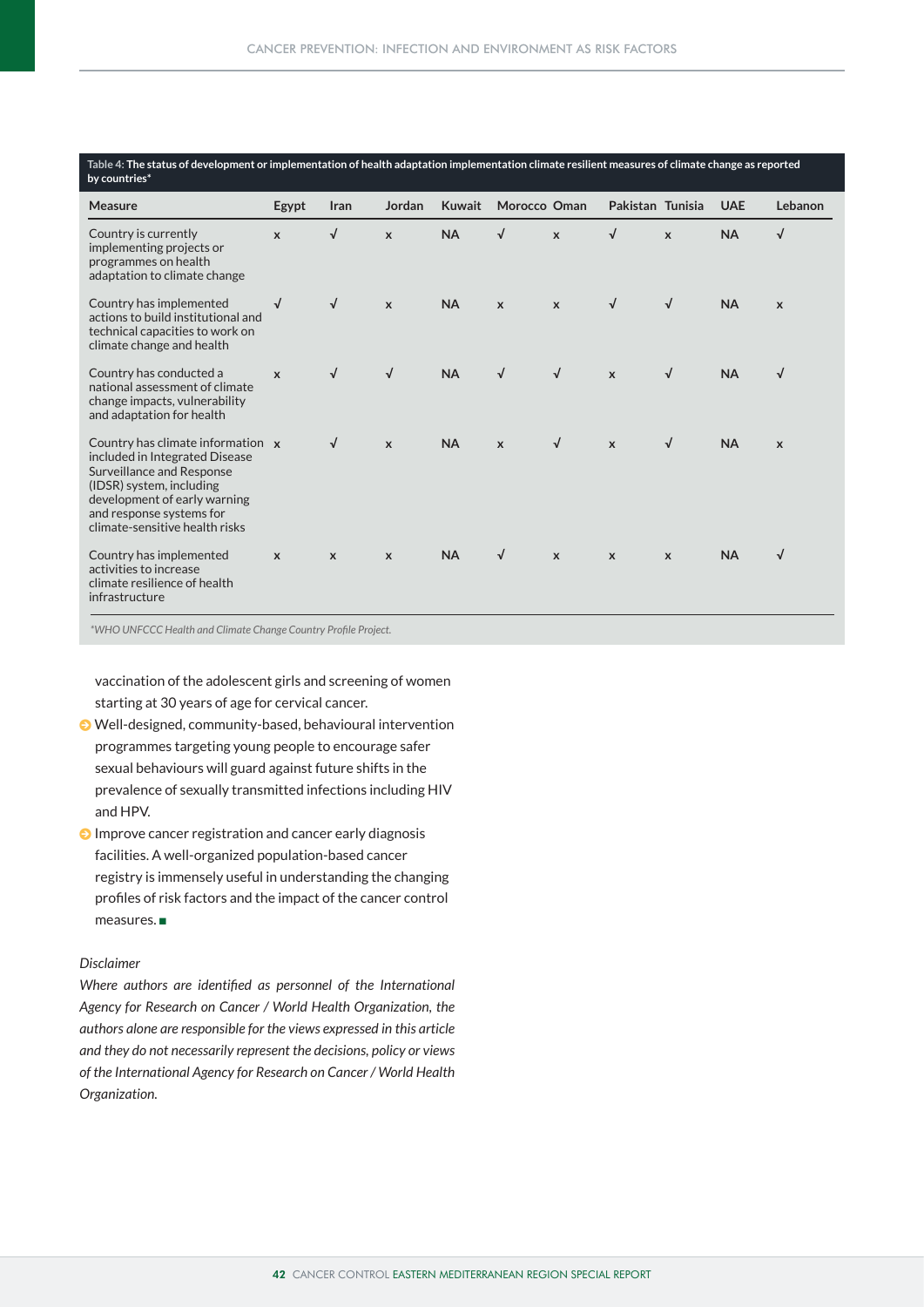#### References

- 1.Ivana Kulhánová, Ariana Znaor, Kevin D Shield, Melina Arnold, Jérôme Vignat, Maya Charafeddine, Ibtihal Fadhil, Heba Fouad, Amal Al-Omari, Ali Saeed Al-Zahrani, Amani El-Basmy, Ali Shamseddine, Freddie Bray , Isabelle Soerjomataram. Proportion of cancers attributable to major lifestyle and environmental risk factors in the Eastern Mediterranean region *Int J Cancer* 2020;146(3):646-656. doi:10.1002/ijc.32284
- 2. Seyed Moayed Alavian, Hossein Haghbin. Relative Importance of Hepatitis B and C Viruses in Hepatocellular Carcinoma in EMRO Countries and the Middle East: A Systematic Review *Hepat Mon* 2016;16:e35106.
- 3. Gasim Ibrahim Gasim 1 Hepatitis B virus in the Arab world: where do we stand?. *Arab J Gastroenterol* 2013; 14: 35–43 DOI: 10.1016/j.ajg.2013.04.002
- 4.M Askarian 1, R Mansour Ghanaie, A Karimi, F Habibzadeh Infectious diseases in Iran: a bird's eye view. *Clin Microbiol Infect* 2012; 18: 1081–88. DOI: 10.1111/1469- 0691.12021;
- 5.Mercy Jelagat Karoney 1, Abraham Mogisi Siika. Hepatitis C virus (HCV) infection in Africa: a review. *Pan Afr Med J* 2013; 14: 44. DOI: 10.11604/pamj.2013.14.44.2199
- 6. S Ramia, NM Melhem, K. Hepatitis C virus infection in the Middle East and North Africa "MENA" region: injecting drug users (IDUs) is an under-investigated population. *Infection* 2012; 40: 1–10. DOI: 10.1007/s15010-011-0236-z
- 7.Birke Bartosch. Hepatitis B and C viruses and hepatocellular carcinoma. *Viruses*. 2010;2(8):1504-1509. doi:10.3390/v2081504
- 8. Heidar Sharafi, Seyed Moayed Alavian. The Rising Threat of Hepatocellular Carcinoma in the Middle East and North Africa Region: Results From Global Burden of Diseas Study 2017 *Clin Liver Dis* (Hoboken). 2020;14(6):219-223. Published 2020 Jan 29. doi:10.1002/cld.890
- 9. Plummer M, Franceschi S, Vignat J, et al. Global burden of gastric cancer attributable to Helicobacter pylori. *Int J Cancer* 2015;136:487–90
- 10. Colquhoun A, Arnold M, Ferlay J, et al. Global patterns of cardia and non-cardia gastric cancer incidence in 2012. Gut 2015. Volume 64, Issue 12
- 11. International Agency for Research on Cancer. Helicobacter Pylori. IARC *Monogr Eval Carcinog Risks Hum* 2012; 100B.
- 12. Gaddy JA, Radin JN, Loh JT et al. High dietary salt intake exacerbates Helicobacter pylori induced gastric carcinogenesis. *Infect Immun* 2013; 81: 2258-2267
- 13. Ahad Eshraghian Epidemiology of Helicobacter pylori infection among the healthy population in Iran and countries of the Eastern Mediterranean Region: A systematic review of prevalence and risk factors. *World J Gastroenterol* 2014 December 14; 20(46): 17618-17625 doi: 10.3748/wjg.v20.i46.17618
- 14. Sotoudeh M, Derakhshan MH, Abedi-Ardakani B, Nouraie M, Yazdanbod A, Tavangar SM, Mikaeli J, Merat S, Malekzadeh R. Critical role of Helicobacter pylori in the pattern of gastritis and carditis in residents of an area with high prevalence of gastric cardia cancer. *Dig Dis Sci* 2008; 53: 27-33
- 15. Global Guideline Helicobacter pylori in Developing Countries *Journal of Digestive Diseases* 2011; 12; 319–326 doi: 10.1111/j.1751-2980.2011.00529.x
- 16. Deniz Gökengin, Fardad Doroudi, Johnny Tohme, Ben Collins, Navid Madani. HIV/ AIDS: trends in the Middle East and North Africa region *Int J Infect Dis*. 2016;44:66-73. doi:10.1016/j.ijid.2015.11.008
- 17. The Gap Report, 2014. UNAIDS; 2014. Available at: http://www.unaids.org/sites/ default/files/media\_asset/UNAIDS\_Gap\_report\_en.pdf
- 18. http://www.emro.who.int/asd/about/hiv-situation-region.htm
- 19. Andrew E Grulich, Marina T van Leeuwen, Michael O Falster, Claire M Vajdic. Incidence of cancers in people with HIV/AIDS compared with immunosuppressed transplant recipients: a meta-analysis. *Lancet* 2007; 370
- 20. Meredith S Shiels 1, Eric A Engels Evolving epidemiology of HIV-associated malignancies. Curr Opin HIV AIDS . 2017 Jan;12(1):6-11. DOI: 10.1097/ COH.0000000000000327
- 21. Catherine de Martel, Martyn Plummer, Jerome Vignat, Silvia Franceschi. Worldwide burden of cancer attributable to HPV by site, country and HPV type . *Int J Cancer* 2017 Aug 15;141(4):664-670. DOI: 10.1002/ijc.30716
- 22. Forman D., De Martel C., Lacey C.J., Soerjomataram I., Lortet-Tieulent J., Bruni L., et al. Global burden of human papillomavirus and related diseases. *Vaccine* 2012; 30, p. 12–
- 23. Mohammad Farahmand, Zabihollah Shoja; Arash Arashkia; Zahra Salavatiha; Somayeh Jalilvand , Systematic review and meta-analysis of human papillomavirus prevalence and types among women with normal cervical cytology in the Eastern Mediterranean Region *Future Virology.* Vol 2020 14, No. 11
- 24. Hjalgrim H, Friborg J, Melbye M. The epidemiology of EBV and its association with malignant disease. In: Arvin A, Campadelli-Fiume G, Mocarski E, et al., eds. *Human Herpesviruses: Biology, Therapy, and Immunoprophylaxis*. Cambridge,UK: Cambridge University Press; 2007
- 25. Mahsa Moeini, Mazyar Ziyaeyan, Sadaf Asaei, Mohammad Amin Behzadi. The incidence of epstein-barr virus primary infection among suspected patients referred to namazi hospital of shiraz, iran *J Microbiol*. 2015 Apr 18;8(4):e16109. doi: 10.5812/ ijm.8(4)2015.16109
- 26. Eman Farid , Mohammed Al-Biltagi. Trend and seroprevalence of Epstein-Barr virus in Bahrain: 2001-2015 5 *East Mediterr Health J* 2018 Mar 5;23(12):821-829 DOI: 10.26719/2017.23.12.821
- 27. Gulfaraz Khan, Muhammad Jawad Hashim. Global burden of deaths from Epstein-Barr virus attributable malignancies 1990-2010 *Infect Agent Cancer*. 2014 Nov 17;9(1):38 DOI: 10.1186/1750-9378-9-38
- 28. Abdelwahid Saeed Ali , Mubarak Al-Shraim , Ahmed Musa Al-Hakami , Ian M Jones Epstein- Barr Virus: Clinical and Epidemiological Revisits and Genetic Basis of Oncogenesis *Open Virol J* . 2015 Nov 3;9:7-28. doi: 10.2174/1874357901509010007.
- 29. Deniz Bakkalci, Yumeng Jia, Joanne R Winter, Joanna Ea Lewis, Graham S Taylor, Helen R Stagg. Risk factors for Epstein Barr virus-associated cancers: a systematic review, critical appraisal, and mapping of the epidemiological evidence. *Glob Health.* 2020 Jun;10(1):010405. DOI: 10.7189/jogh.10.010405
- 30. Peter J. Hotez , Lorenzo Savioli, Alan Fenwick Neglected Tropical Diseases of the Middle East and North Africa: Review of Their Prevalence, Distribution, and Opportunities for Control *PLoS Negl Trop Dis*. 2012;6(2):e1475. doi:10.1371/journal. pntd.0001475
- 31. Barakat R., El Morshedy H., Farghaly A. (2014) Human Schistosomiasis in the Middle East and North Africa Region. In: McDowell M., Rafati S. (eds) Neglected Tropical Diseases - Middle East and North Africa. *Neglected Tropical Diseases*. Springer, Vienna
- 32. Bassem R Saab 1, Umaya Musharrafieh, Nabil T Nassar, Mustafa Khogali, George F Araj. Intestinal parasites among presumably healthy individuals in *Lebanon Saudi Med J*. 2004  $Jan:25(1):34-7$
- 33. Fried B, Reddy A, Mayer D. Helminths in human carcinogenesis. *Cancer Lett*  2011;305:239e49.
- 34. Ashley S. Felix, Amr S. Soliman, Hussein Khaled, Mohamed S. Zaghloul, Mousumi Banerjee, Manal El-Baradie, Mohamed El-Kalawy, Alaa A. Abd-Elsayed, Kadry Ismail, Ahmed Hablas, Ibrahim A. Seifeldin, Mohamed Ramadan, Mark L. Wilson The changing patterns of bladder cancer in Egypt over the past 26 years. *Cancer Causes & Control* 2008 19(4):421–429
- 35. Alexander C Ford David Forman, Richard H Hunt, Yuhong Yuan, Paul Moayyedi. Helicobacter pylori eradication therapy to prevent gastric cancer in healthy asymptomatic infected individuals: systematic review and meta-analysis of randomised controlled trials. *BMJ* 2014; 348 doi: 10.1136/bmj.g3174
- 36. Leja M, Park JY, Murillo R, et al. Multicentric randomised study of Helicobacter pylori eradication and pepsinogen testing for prevention of gastric cancer mortality: the GISTAR study. *BMJ Open* 2017;7:e016999.
- 37. United Nations Development Programme. Human Development Report 2013: The Rise of the South: Human Progress in a Diverse World. United Nations Development Programme; 2013.
- 38. https://apps.who.int/gho/data/view.main-emro.80300-lang=en
- 39. Ghomraoui FA, Alfaqeeh FA, Algadheeb AS, Al-alsheikh AS, Al-Hamoudi WK, Alswat KA. Medical students' awareness of and compliance with the hepatitis B vaccine in a tertiary care academic hospital: An epidemiological study. *J Infect Public Health*  2016;9:60-5.
- 40. Amr Kandeel, Mohamad Genedy, Samir El-Refai, Anna L Funk, Arnaud Fontanet, Maha Talaat. The prevalence of hepatitis C virus infection in Egypt 2015: implications for future policy on prevention and treatment *Liver Int*. 2017;37(1):45-53. doi:10.1111/ liv.13186
- 41. Al-Yousfi, A. B., Bakir, H., & Malkawi, M. (2018). The environmental health nexuses within the Strategic Roadmap: regional work priorities for the WHO Eastern Mediterranean Region (EMR) (Editorial). East Mediterr Health J, 24(2), 117-118.
- 42. Al-Yousfi, A. B., Neira, M., & Bakir, H. (2016). Confronting climate change in the EMR: a win-win public health approach. *East Mediterr Health J*, 21(11), 781-782. doi: 10.26719/2015.21.11.781
- 43. Smith KR, Woodward A, Campbell-Lendrum D, Chadee DD, Honda Y, Liu Q, & al., e. (2014). Human health: impacts, adaptation, and co-benefits. In: *Climate change 2014: impacts, adaptation, and vulnerability*. Part A: Global and Sectoral Aspects. Contribution of Working Group II to the Fifth Assessment Report of the Intergovernmental Panel on Climate Change. Cambridge, United Kingdom and New York, NY, USA: Cambridge University Press.
- 44. http://www.emro.who.int/media/news/9-out-of-10-people-worldwide-breathepolluted-air.html
- 45. Khader Y.S. (2020) Air Pollution and Health Outcomes in the Eastern Mediterranean Region: Knowledge and Research Gaps and Need. In: Laher I. (eds) *Handbook of Healthcare in the Arab World*. Springer, Cham.
- 46. Kulhánová I, Znaor A, Shield K, Arnold M, Vignat J, Charafeddine M, Fadhil I, Fouad H, Al-Omari A, Al-Zahrani A, El-Basmy A, Shamseddine A, Bray F, Soerjomataram I, "Proportion of cancers attributable to major lifestyle and environmental risk factors in the Eastern Mediterranean region". *International Journal of Cancer* 2019.
- 47. Hamadeh, R. R., & Al-Roomi, K. A. (2014[RH1]). Air quality and seasonal variations in consultations for respiratory, allergic, dermatological and gastrointestinal diseases in Bahrain, 2007. *East Mediterr Health J*, 20(5), 309-316[RH2].
- 48. Farahat, A. (2016). Air pollution in the GCC countries causes, effects[RH3], and aerosol categorization. *Arabian Journal of Geosciences*, 9(196). doi: DOI: 10.1007/s12517-015- 2203y.
- 49. http://www.emro.who.int/about-who/rc61/impact-air-pollution.html